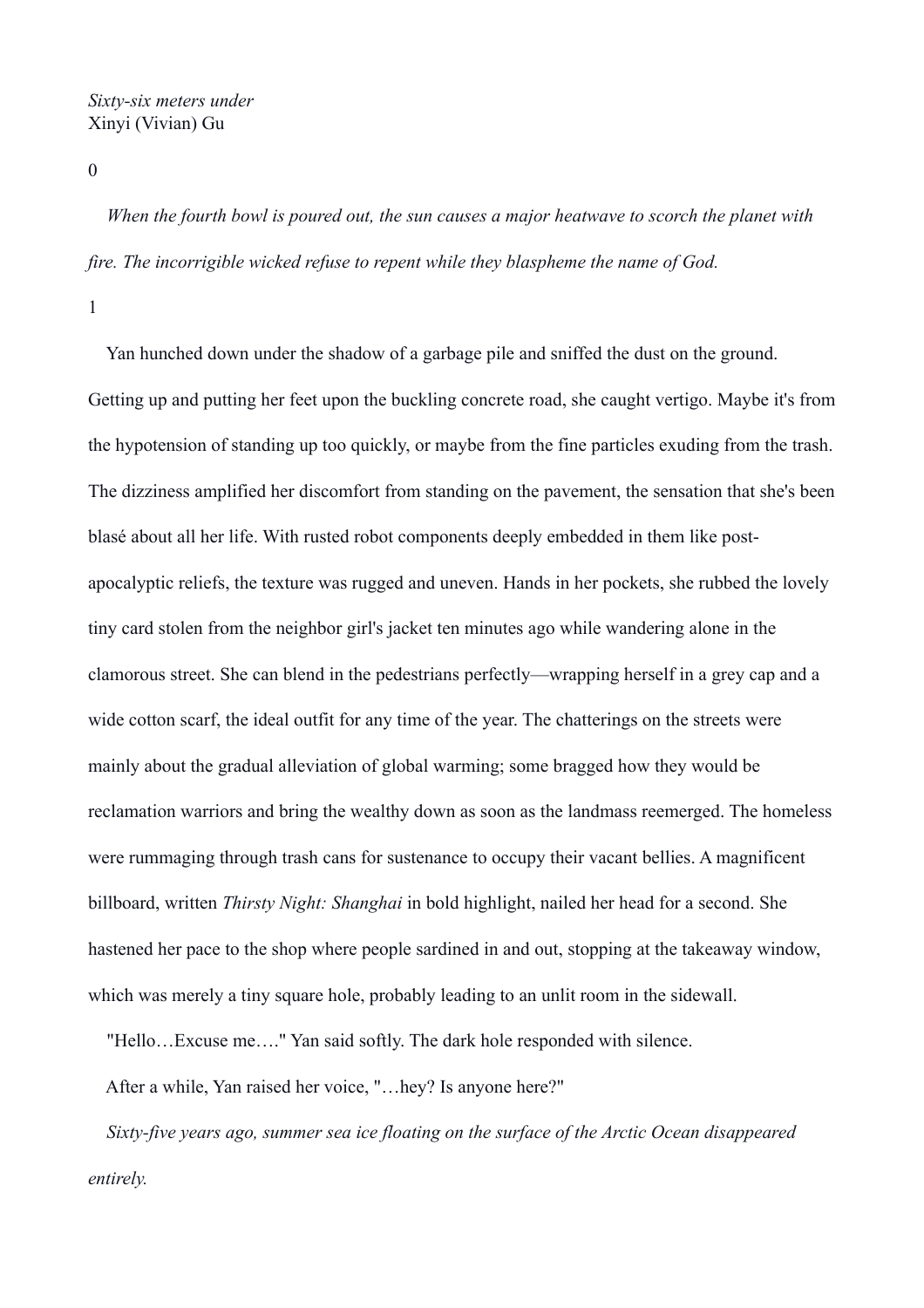An androgynous, metallic voice pierced through the awkward stillness from her back. Yan glanced around and found a VR game store across the street. An aging homeless man sat before a free-trial machine at the gate; his half-white head carried a bulky headset while he waved his trembling hands strapped with sensory gloves. A colossal screen projected the scenery of misty oases and glaciers, the light scattering through to taint his curly beard.

 *Fifteen years later, in 2050, Antarctica and Greenland completely melted, average sea level rose by more than 66 meters.*

"O-o-p-s, sorry! What can I get for you, ma'am?" A red flashing spot showed up.

 *We lost our homeland. Peculiar natural disasters and wars over resources played synchronously…* 

 "I will have the…hmm...okay Long Island Iced Tea, please." Yan took a peek at the menu. *The world launched a radical plan to stop the souring situation and brought peace to humans* 

*once again…*

 "Of course, can I see your ID please?" A robot's arm stretched out and spread its palm. Yan handed the card to it while holding her breath.

 *Welcome to "Sixty-six Meters Under Ⅱ," a virtual reality game that offers an alternative timeline in which you can modify the history to prevent the apocalyptic disaster…*

"Thank you. The total would be 139 RMB. May I scan your QR code…Awesome!"

*Save the world and good luck, Soldier. Press to enter the game.*

The mechanical arm served a sealed bronze cup covered with ice crystals and unlocked the lid.

"Here you are, look forward to meeting you next time." The red spotlight twirled and vanished.

 "Thanks." Yan carefully held the pricy liquid in her crossing hands and sipped. Ice pricking her tongue, she tasted salty particles mixed with sour lingering inside her mouth.

 Yuehong had nagged countless times about the "Club," "Bar," and "Wine," the revelers, only the stupid rich guys would be willing to consume and enjoy mindlessly. Nevertheless, Yan felt that she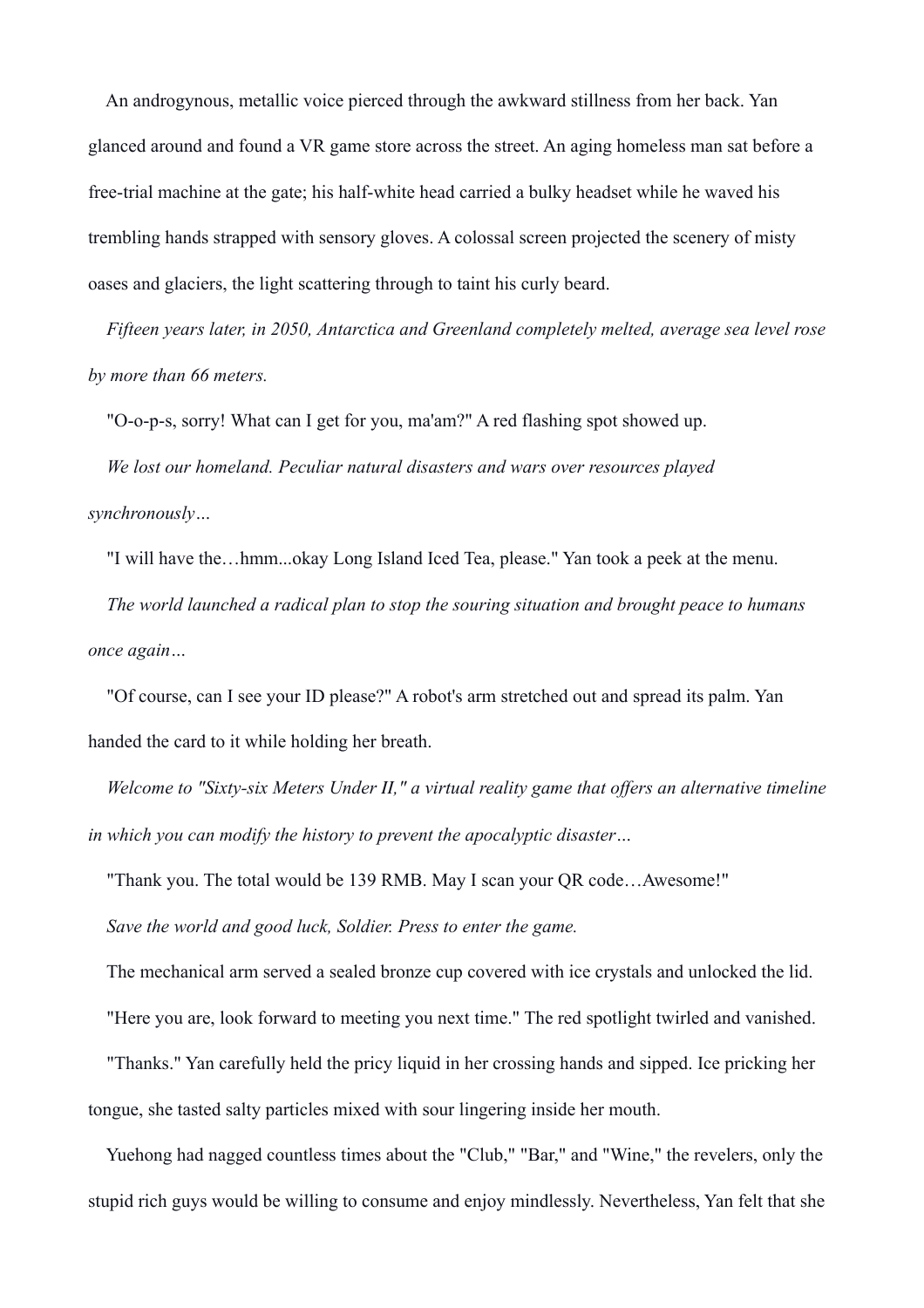just held some particular envy towards them. Finishing the drink up, now, Yan wished to tell Yuehong that such water tasted like herbs boiling in the swill. She never stepped out that far of the "pigeon hole," never walked on the street by herself—one last party she accompanied was to celebrate the coming end.

2

*I will be the faithful son of a distant land And the ephemeral lover of matter Like all poets who run with their dreams Although I have to walk on the same path with martyrs and clowns* 

 Leaning against the wall, Yan flipped over the poetry collection of Haizi, Yuehong's most precious keepsake. Haizi was a famous poet living in the old world of China, died young, and should felt honored to be Yuehong's favorite writer. Yuehong, a transgender prostitute, was her foster "mother" who wanted to be a real woman and was attracted to men. They've been living together for fourteen years since "she" picked Yan, a defective infant abandoned at birth, back home.

 *"Why would I like him?" Applying her shiny blue lipstick before a steel tub, then Yuehong tossed "her" dramatic blonde wig. "Cause his poems reminded me of sunlight, simply because I want to live in the life he depicted. Run with dreams. God, that's so romantic!"*

 *"Oh really? Then why would he kill himself at the age of twenty-five?" Yuehong rolled her eyes and yelled contemptuously, "girl, why don't you write something fantastic and then teach me. He brought an end to his life poetically."*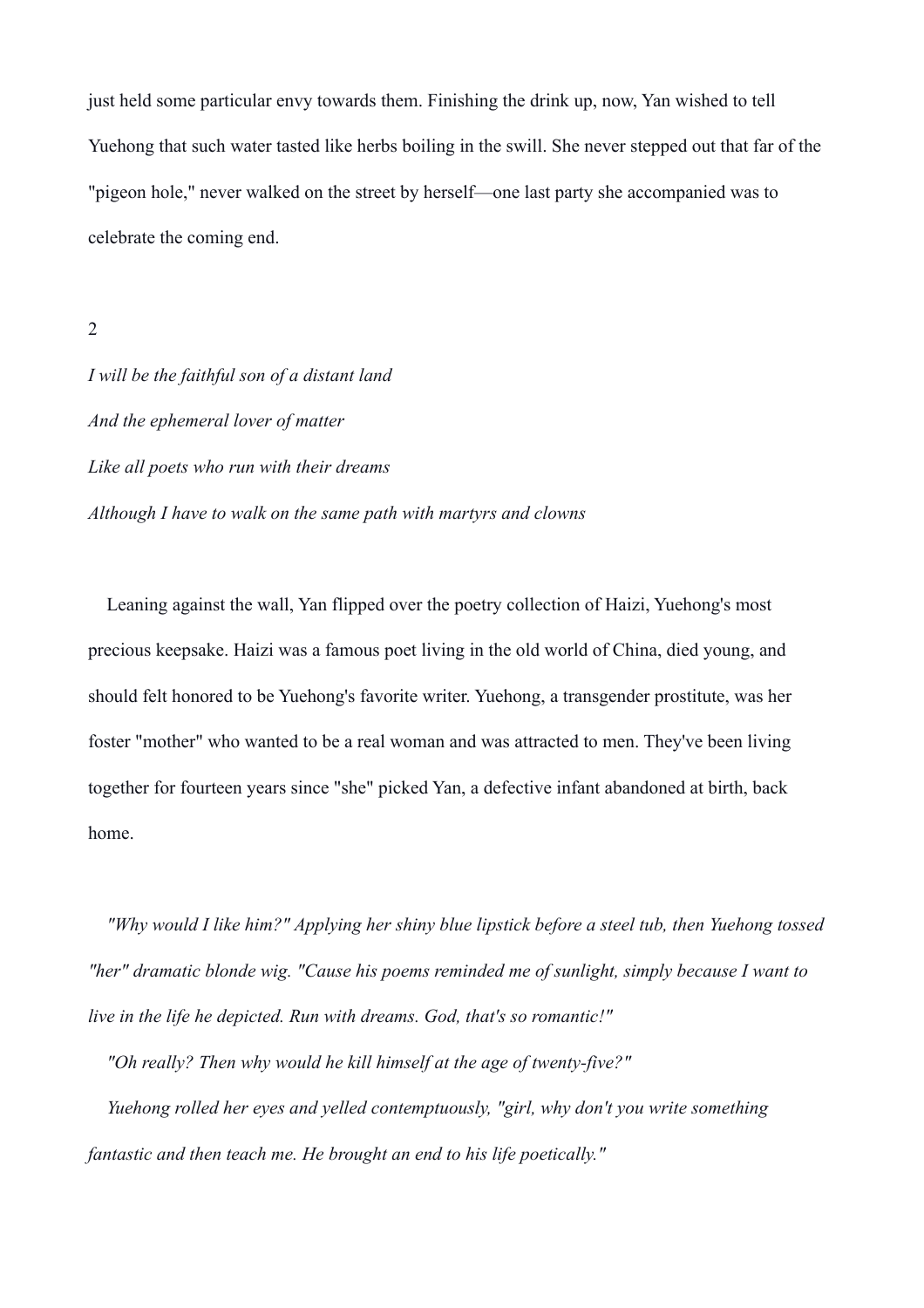Yan dissented and thought otherwise. Don't you smell the despair and pain spilling out from line to line?

 Yan couldn't step out from home during the daytime. Therefore she spent most of her time studying how to read and write from the books Yuehong collected from the junkyard. Children don't get to school here. An illiterate like Yuehong often forced Yan to read Haizi's poems repeatedly, often in an abusive way. Passionate elocution of each line was required.

 She dropped the book at the feet of a homeless child and walked westward, where Yuehong had depicted the amazing train line across the sea to downtown. An endless track ripped through the tall grass towards the waterland: clumps of clinging gray clouds, like the shed skin of some prehistoric creature, drifting in the ocean. It was a vast expanse of dead seaweed, and the corpses were warnings to other living creatures that a silent catastrophe was impending.

Wading through the damp high grass, Yan crouched down on the rail and closed her eyes.

 Yan knew that without Yuehong, she could barely survive. She would either starve to death in the streets or be arrested by a bounty hunter and handed over to the state, tortured in experiments, and then soaked in a sealed tank. She was cursed and destined not to live under the light.

Hearing the sound of the grass rustled against the train carriages, she regretted:

 *Facing the Ocean, Spring Warms Flowers Bloom.* I've never witnessed a flower blooming before, but after all, it's good to see Yuehong again.

3

 Staring at the little unconscious creature in the tank, much like a dirty piece of cloth floating in the water, Fang placed the chopsticks' ends horizontally on a rest and was caught up in contemplation.

 An unprecedented epidemic struck the world in 2051: the melting of the glaciers revived an ancient strain of virus dormant under the heavy ice lairs for billions of years. People with genetic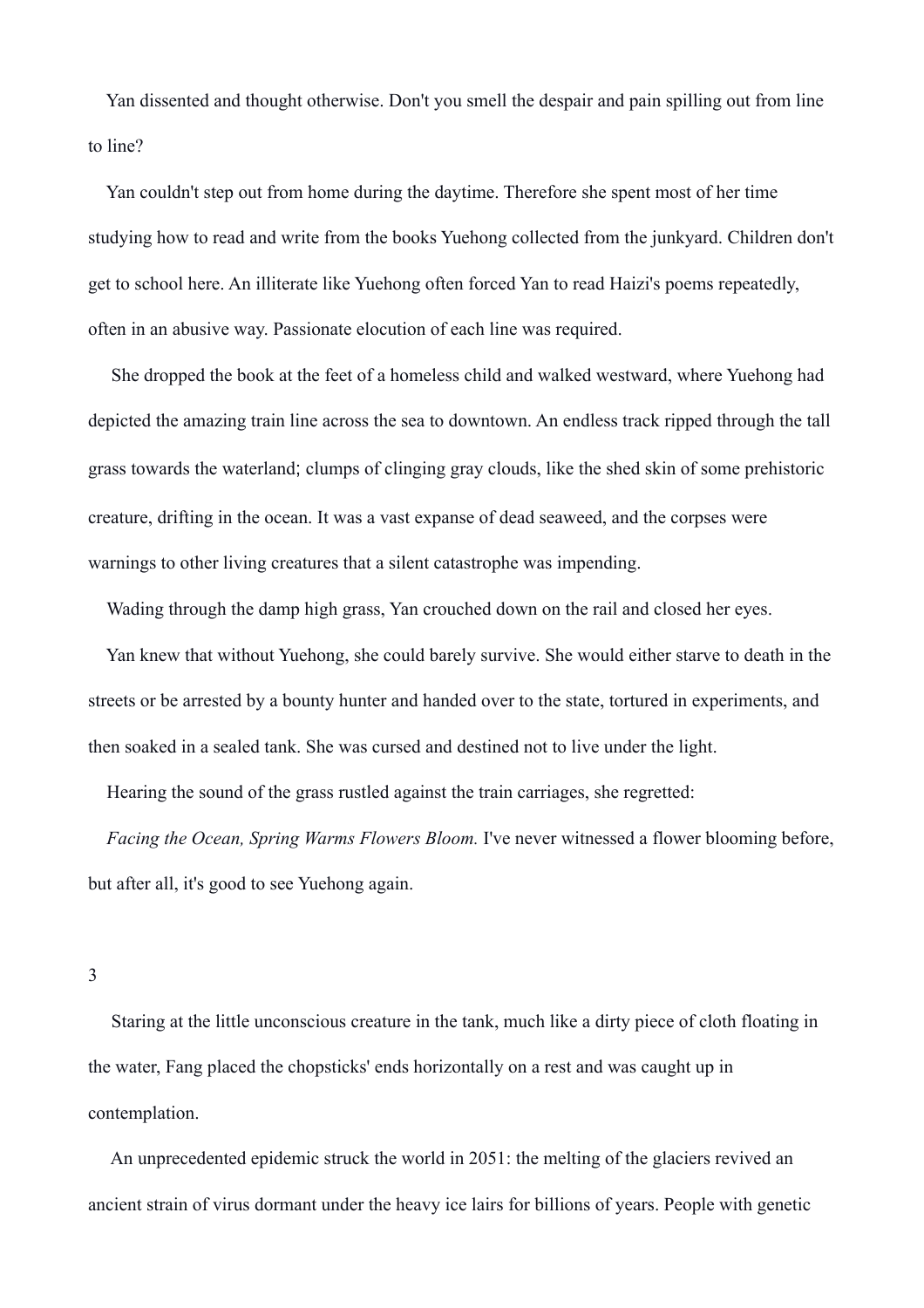facial deformities became the hosts of this super virus, spreading the contagion without actually getting harmed themselves. Without symptoms, it would spread through the air to countless people, and there was no cure to prevent the other patients from death five weeks later. It seemed as if nothing could be done to stop the devil from erasing humankind. The population plummeted by 30%.

 The former governor sent an army to arrest thousands of suspected virus containers, and they were secretly executed. Burning the corpses nearly used up what little remained of the fuel sources, and tons of ashes roaring, dissolved in the infinite salty waves. Humans have paid an enormous price, sacrificing countless people for the continuation of humanity.

 Until he acceded as the following leader, the central CDC had finally discovered that people who had blindness, harelip, minor ear deformities carry a unique gene that makes them the perfect hosts for the virus. From then on, survivors with grief and indignation started to curse the group with facial defects. Such vent carried hunters and official documents to deprive "inferior" lives essentially from the slum.

 Fang always held a belief: for the good of all the citizens. A great leader will never discard his faith, no matter how treacherous the pathway is.

## "Bang! Bang!"

 The stiff tank shattered abruptly as a piece of flimsy plastic, and Yan fell out on the ground. A man wreathed in a black cloak dropped to the floor from the roof and swiftly rolled Yan up while pointing a gun at him and forcing him to abandon the weapons and leave that prisoner alone. The man scorned the guards as bumbling kids trying to play tricks over him, shooting them down and lifting the girl on his shoulders.

 "Fang, our esteemed governor, how could you be that reassured and chewing noodles while reckoning to murder a child?"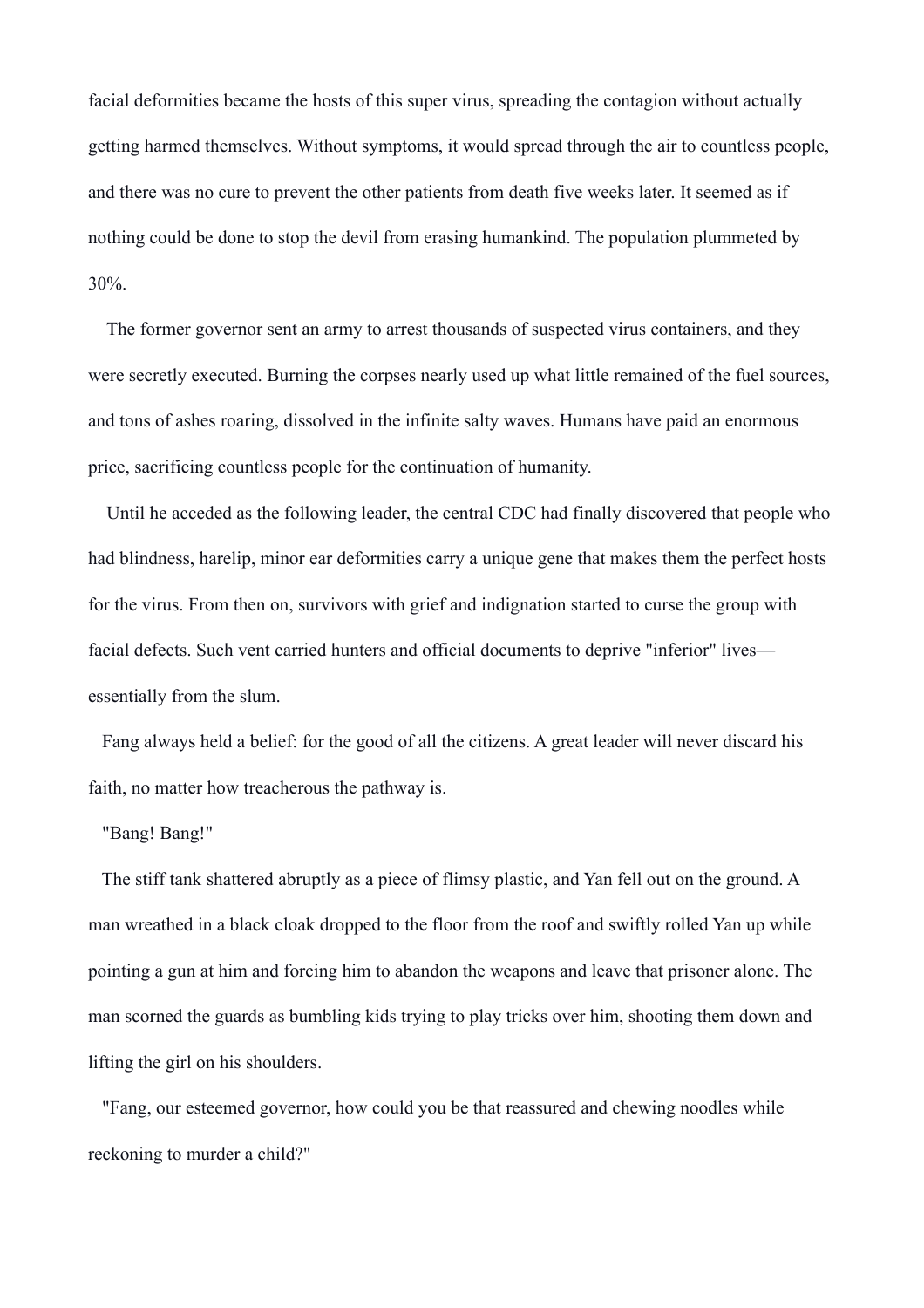"Well, gentleman, I believe your observation is flawed. It's going to be a huge threat to the whole world. Please do not risk your life to—" Fang was unexpectedly calm.

 "Liar! They're innocent and poor people, and, instead, you're the malign force that stigmatizes the vulnerable minority, threatening the whole world. Your kingdom was built on the bones of impoverished people who were trapped in 'Pigeon hole' for generations, like captive animals."

 "I made a hard decision. But the country needs a balance; the resources were in shortage since sixty years ago. The population blew up while the percentage of starving children burgeoned. I can't randomly select people to die."

 "Therefore, you misguided people to blame the disabled for spreading the disease simply because of your superficial and narrow-minded prejudices." The man was wild in anger.

 "Put your weapon down!" While they were arguing, fully equipped special service agents stormed in.

 He pulled off his hat, then rose a hand to grab the rope, and flew upward through the roof while gazing at Fang's shocking expression.

"I've got something on you, Fang."

4

 "Silly Yan…" someone sighed, "Why would a smart lady like me raise such a dumbass daughter?" Yan sobbed hoarsely, "Yuehong, I failed. Can you tell me what I am supposed to do? I can see no hope—"

 "My dear, you're always so brave and tough. Remember that day when I found you dumped under the bridge. So skinny and weak, yet you stayed alive in such a hopeless place. I promise you will overcome it and fight to survive." Yuehong's silhouette was tender and warm.

 It turned out that while she was lying on the track, the detection equipment had noticed her long before she crossed over and switched the path. When the wind blew away her scarf, the train guards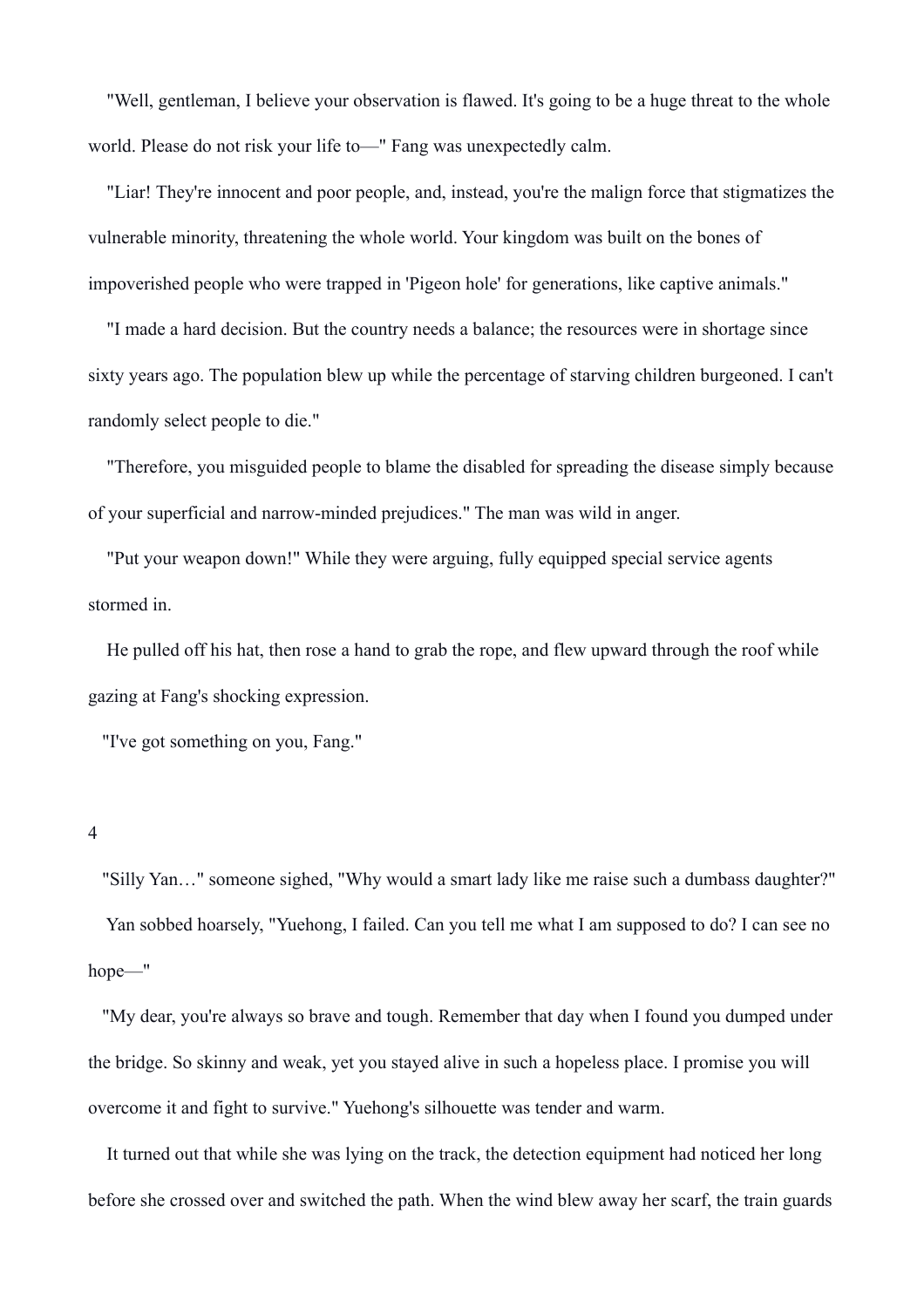saw a worm-like curly flesh clinging on her left side face while completely plugged her ear hole. They arrested her at once. Yan's "well-scheduled" death by rail was promptly derailed.

......

"She's having a fever, Xiao." A moist hand stroked her forehead.

"Luo, pass me that package." A deeper voice echoed somewhere further.

 Yan thought that her limbs were parted since she was unable to move a bit. Head was pounding and fire-burning. She could barely trace any soberness while moths tumbled and darted in her ribcage.

5

 An uneven rock ceiling, a lean man, was quietly reading… Haizi's poetry collection, the one she gave to the little boy.

 "'...just as all the poets who run with their dreams...'" The man read it aloud; the voice was blank and devoid of emotions.

 "Have you ever thought about why you guys live in the 'pigeon hole' declined?" Xiao asked, eyes still were sticking between lines.

 "I…I don't understand. What do you mean by 'decline'? And who are you?" Yan's mind was blurred and confused.

 "Fifty-four percent of slum citizens were garbage collectors. Eleven percent were managing prostitution, twenty percent drag dealers, fifteen were homeless."

"My name is Xiao; the world is perishing." The man introduced himself.

 The boy turned over and smiled at her, and his eyes were washed pale. He was precisely the homeless boy on the street, but, indeed, he had a shelf to stay on.

"Your eyes…" Yan hesitated to say. The boy remained sitting quietly next to Xiao.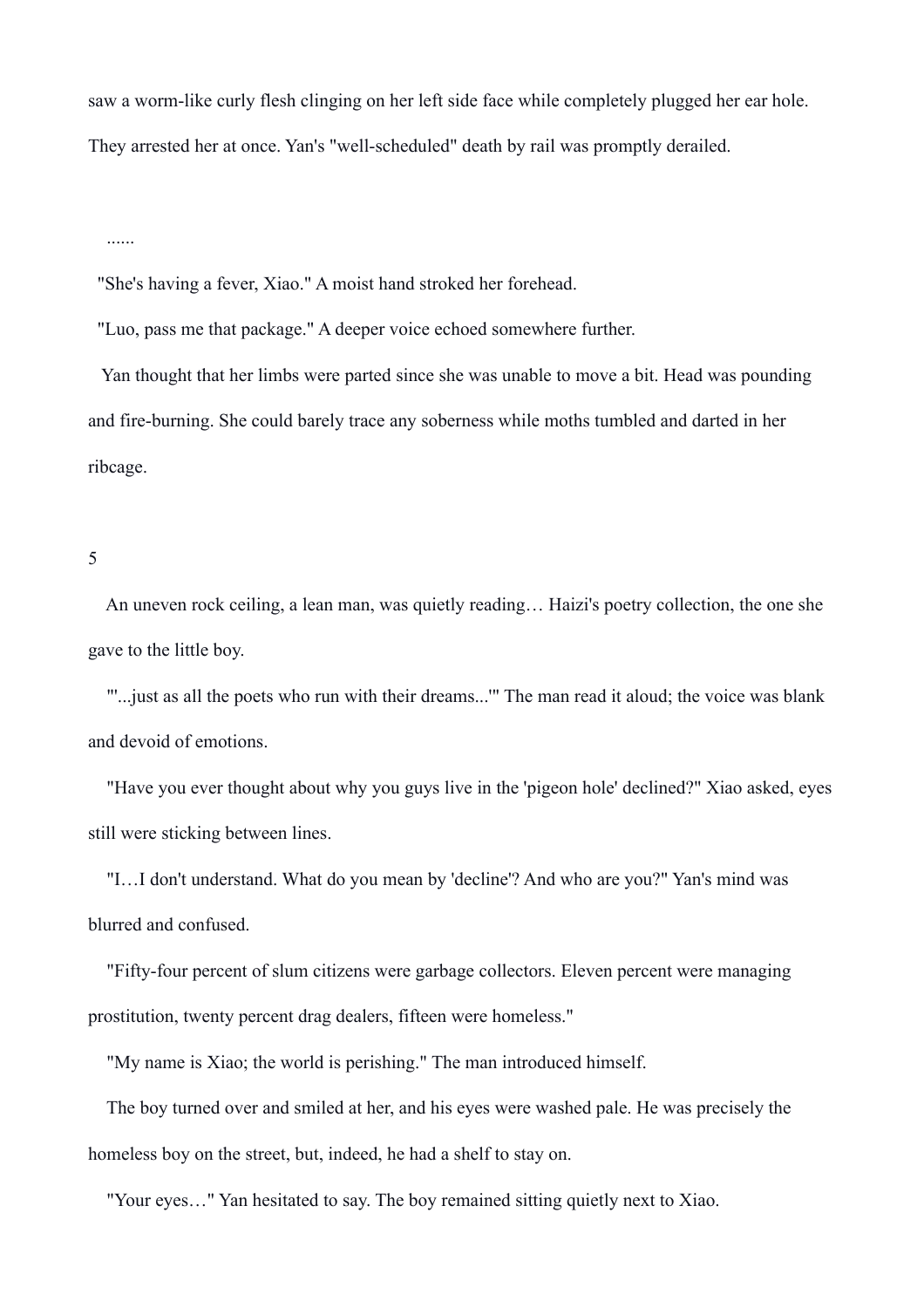"Machines are cheaper than workers and don't need to eat, rest or complain. Few factories are willing to hire workers. The unemployment rate has increased, and workers moved farther from the city, where resources were scarce, and opportunities were sparse. Years later, the downtown started to pull the trash out of the precious land. People who lost their jobs found hope in the piles of trash —unless there was something to feed the babies. This is the history of the slum."

 Xiao looked up at her and continued, "Since the radiation leakage, some babies were born with mutations. And later came the pandemic. Wiping humans off the face of the planet. When Fang was inaugurated, this country was chaotic and full of violence."

 "To stop revolts and appease them, Fang and his committee made a special effort in developing the entertainment industry to divert the general public's attention. Internet softens dignity, carnal pleasures weaken resolve, and drinks cripple tenacity. They'd rather indulge in that perfect illusional world and die in the whore's bed. Fang's 'kind' support destroyed your hometown and fellows."

 "Help me. We wanna unveil the conspiracies, impeach Fang, and save the sufferings." Half of Xiao's face was obscured in the shadow, but his eyes were surging with determination.

 "Why would I help you? And what part of me do you think can be devoted to this revolution?" Yan seemed unconvinced by his powerful words but clenched her fists. "I'm unlike these ordinary people. I'm cursed. I might infect you with horrible viruses."

 "No, you are not. It's their fault for misunderstanding you and people who lost their lives before. Fang lied and convinced this country that people with deficiencies were the culprits of the pandemic. People believed in Fang since he brought peace even though playing the dirty card. He made up this deception to control and restrain the population. I'm sorry." Xiao averted her piercing look and said faintly.

 "This… can't be true. You must be joking with me. I would say it's a fantastic script though I don't fancy it." She bowed her head, her shoulders shaking, but her hands were trying hard to push them down, pretending she was unruffled.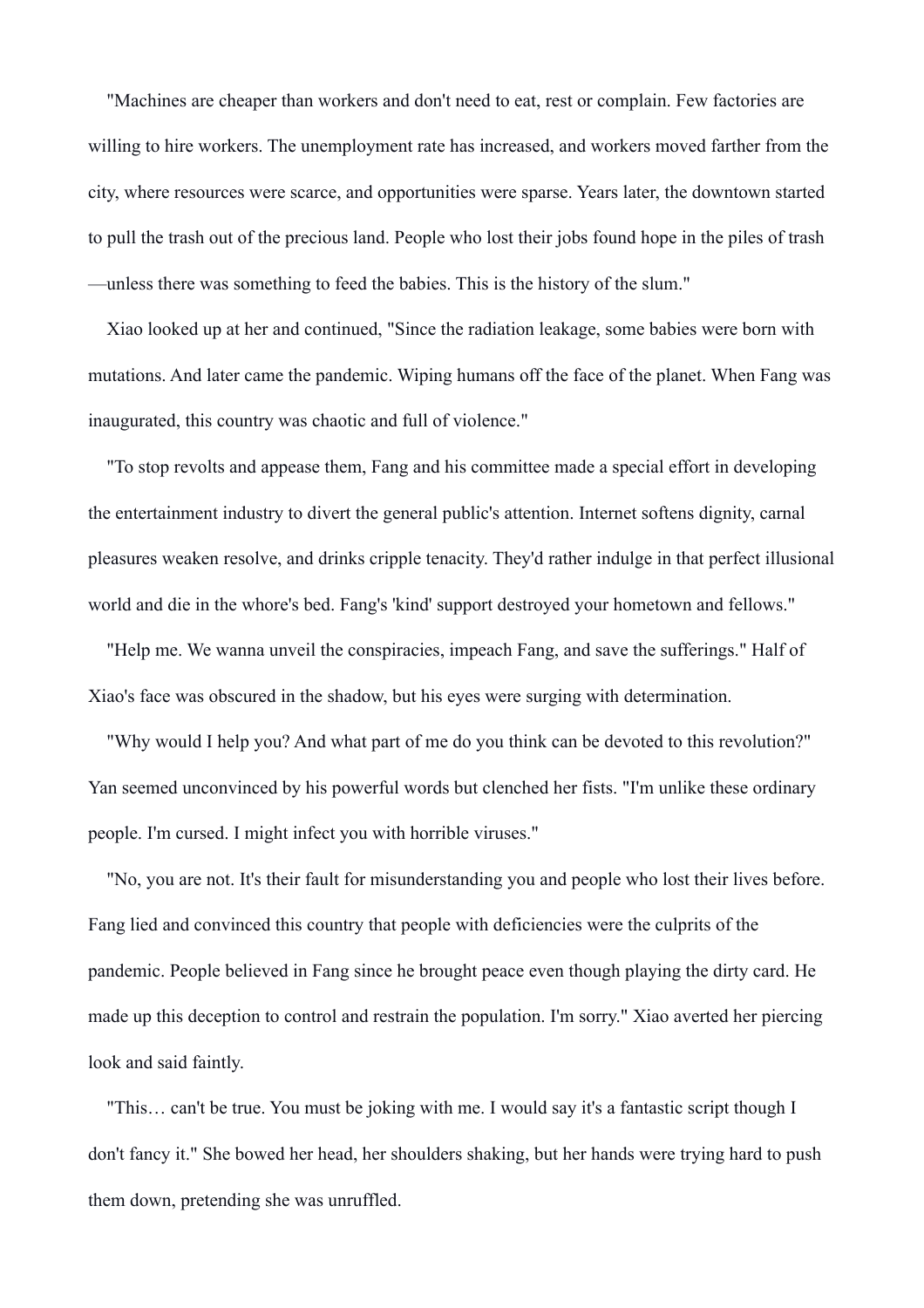"I'm unable to think of any reasons why I would lie...to you. Also, Fang covered up the fact: vaccines have already been produced but are limited to a minor group of people."

"You know I'm serious, aren't you?" Xiao closed the book and gave it to Luo.

 "…okay, just tell me what to do. After all, I have nothing to lose." She looked up with two hollow eyes, and lips framed the words distractedly.

 Xiao seemed relieved and finally cracked a smile to her, "Look, my colleagues will need your support for a few experiments. We will force the governor to clear all of the blame on people with facial defects and provide them with the same rights as well as any support to the slum."

 Xiao and Luo carefully disguised Yan: putting a soft mask on her face, she transformed into a little boy, but she still recognized Yan's eyes in the mirror. Xiao dressed as a tall bent man with a big beard and took her out on the street. Glancing at him, Yan recalled a blurry figure of the homeless man playing the VR game. Anyway, they look very much alike. She didn't think a step further and was shocked by what she saw.

 Streets neatly lined up, pathways were swept by cleaning robots, and they apologized every time for blocking pedestrians' way; dim-sum bakeries, Italian restaurants, libraries, Cheongsam stores crowded... However, Yan bowed her head down and made herself inconspicuous since the governor wanted her, yet Fang would never realize that she was actually pretty close to him.

 Yan noticed there were graffiti sprayed "Stop Stratospheric Aerosol Injection!" "We are embracing the coming Ice Age." "Freeze Fang!" A few cops were repainting the walls to cover them up. She lowered the voice and asked Xiao, "What's stratospheric a... injection?"

 "It's a geoengineering project. Part of the government's plan." Xiao answered concisely. He pulled Yan's hat and led her entered a cafe. Straightly went through the store, they were standing in front of a wall.

"First, we have to decipher a particular gene and prove that you have no harm. Come on in."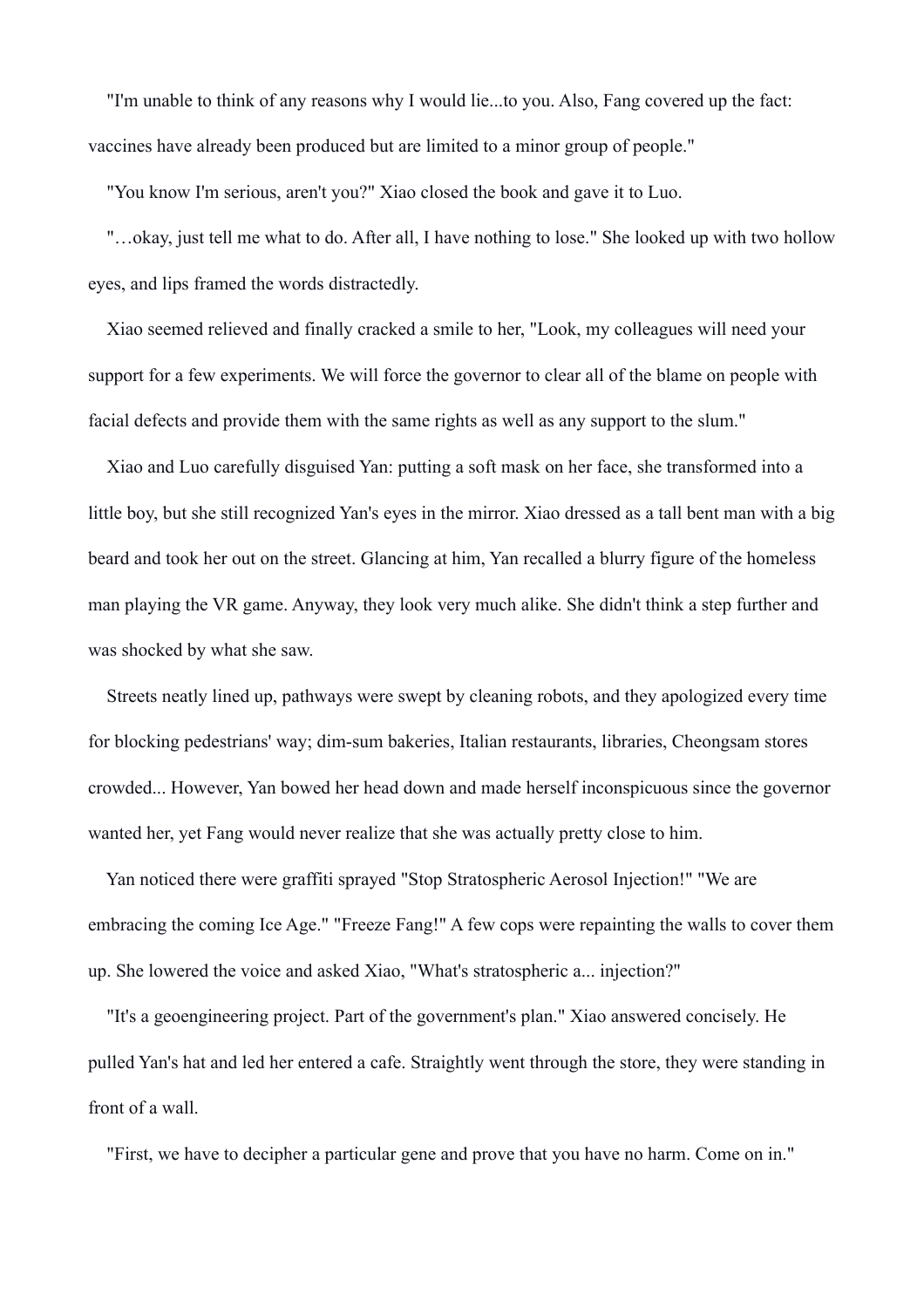"Xiao, I don't think I am ready for this...I am not prepared."

"Breathe, follow me." Xiao patted Yan's back.

 In the past month, Yan joined Xiao's secret organization, and she felt destined to dedicate her life to this job. Yuehong probably witnessed that she made friends, real companions. She had found something to live for. Now, it is the final battle.

"...shall we wake him up?" Yan and Xiao, at this moment, were crawling on the ceiling above Fang's bed.

 "Well, it seems unnecessary now. He is awake." Xiao jumped down and rapidly held Fang down by the neck with his left arm.

 "Do not move or make any sounds unless I ask you to respond. Blink twice if you understand." Fang followed his words with an innocent expression.

Yan stumbled and gradually slid down the column.

 "What do you want—" Fang said while staring at Xiao, but his head was suddenly against something cold and hard. He stopped himself.

 "Free the people in the slum. You know what I am saying." Xiao pushed the gun harder and put down the arm.

 "I'm sorry, I can't do this. Let me tell you: after my death, no one will believe in you. Cry on my funeral—I will forgive you."

 "Do you still remember her? We've collected the evidence, and the report of this girl's gene will break your lie. After that, all the world will know you are a killer."

Fang gazed at Yan, who stood behind Xiao and raised his eyebrows.

 "It seems like you guys know everything. Good job." Fang seemed appreciated, whereas his eyes were frozen. "And so what?"

Yan was nervous, and the excitement made her hands tremble. Now, she was free.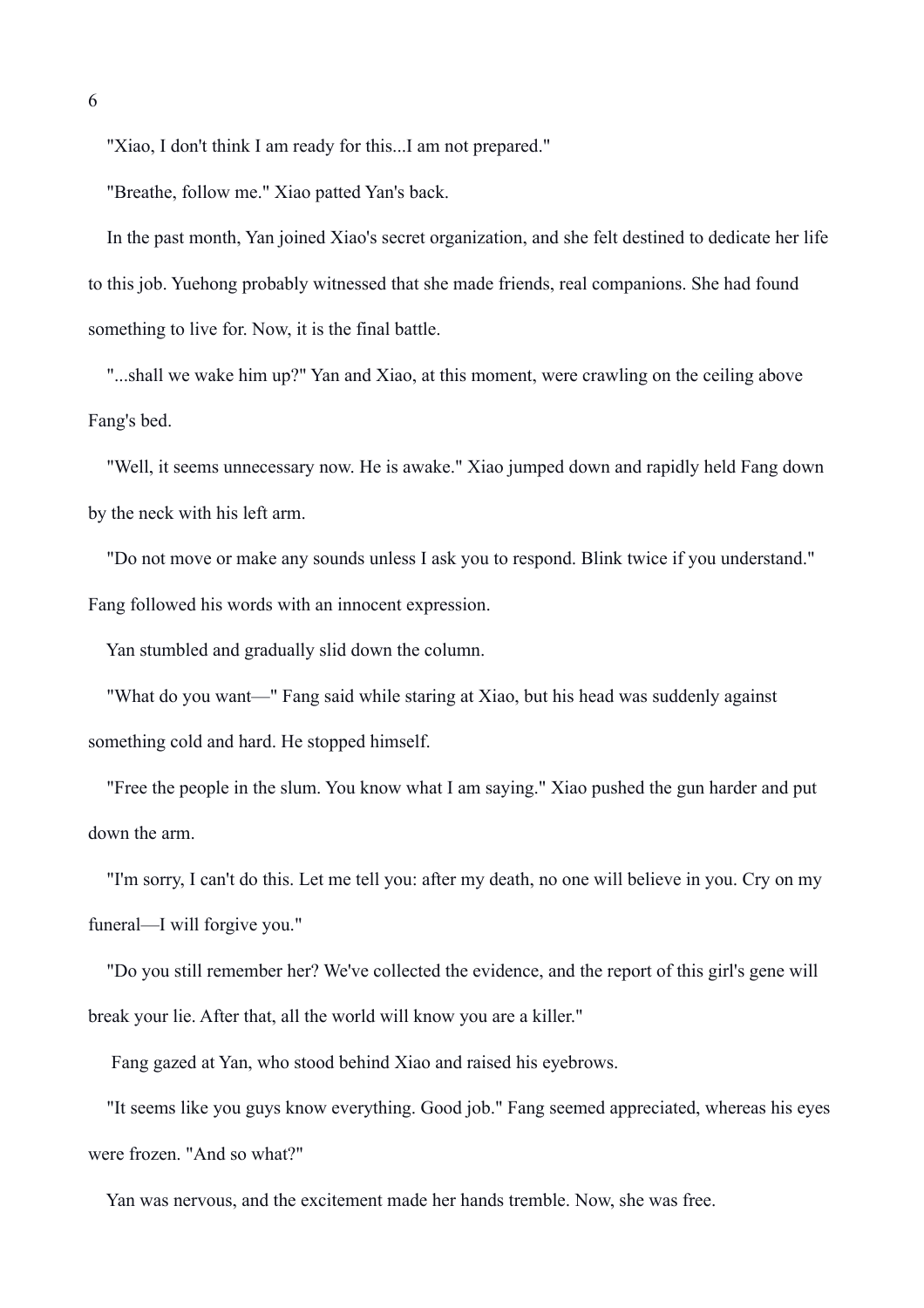"Commit the crimes to the country and sentence your life in prison. Otherwise, I will kill you now and then reveal the truth."

"Not that one. What do you want from me?"

Xiao paused for a minute and gnashed in a fury, "Shut off those god damn machines!"

 "Hahaha... that's correct. Girl, he cheated you. Don't you ever doubt even once for his real purpose?"

"He doesn't care about you and those...poor rats. He just wants me to stop SAI—"

Yan got perplexed by Fang's words and Xiao's silence. He admitted.

 Subsequently, Fang's painful scream was cut short in Xiao's hand. A bleeding ear dropped next to Yan's foot. Xiao chopped off the governor's left ear with a knife.

 "The injection has reached the highest efficiency, but over-injection has the opposite effect. Sunshine and heat will soon be completely blocked out from the planet. You know we will all die during the transition to the glacial age."

 "The earth will resume to warm up as long as the injection stops. Besides, other countries won't approve of that, and your efforts will be in vain."

 "We will never stop until all the SAI projects terminate!" Fang's words, which honestly revealed the future obstacles, irritated Xiao. A seemingly desperate future unavoidably shook a man with such a determined mind.

 Fang didn't let the opportunity slip away: he grabbed the gun and punched hard in Xiao's right eye. In a second, Fang's fist sank into his belly. Xiao cried out in anguish, yet he instinctively rushed to fight back.

 Standing aside and observing the tussle, Yan reached for her sidearm and pulled the trigger pointing at them.

"Whoosh!" Fang bent down and kissed the floor.